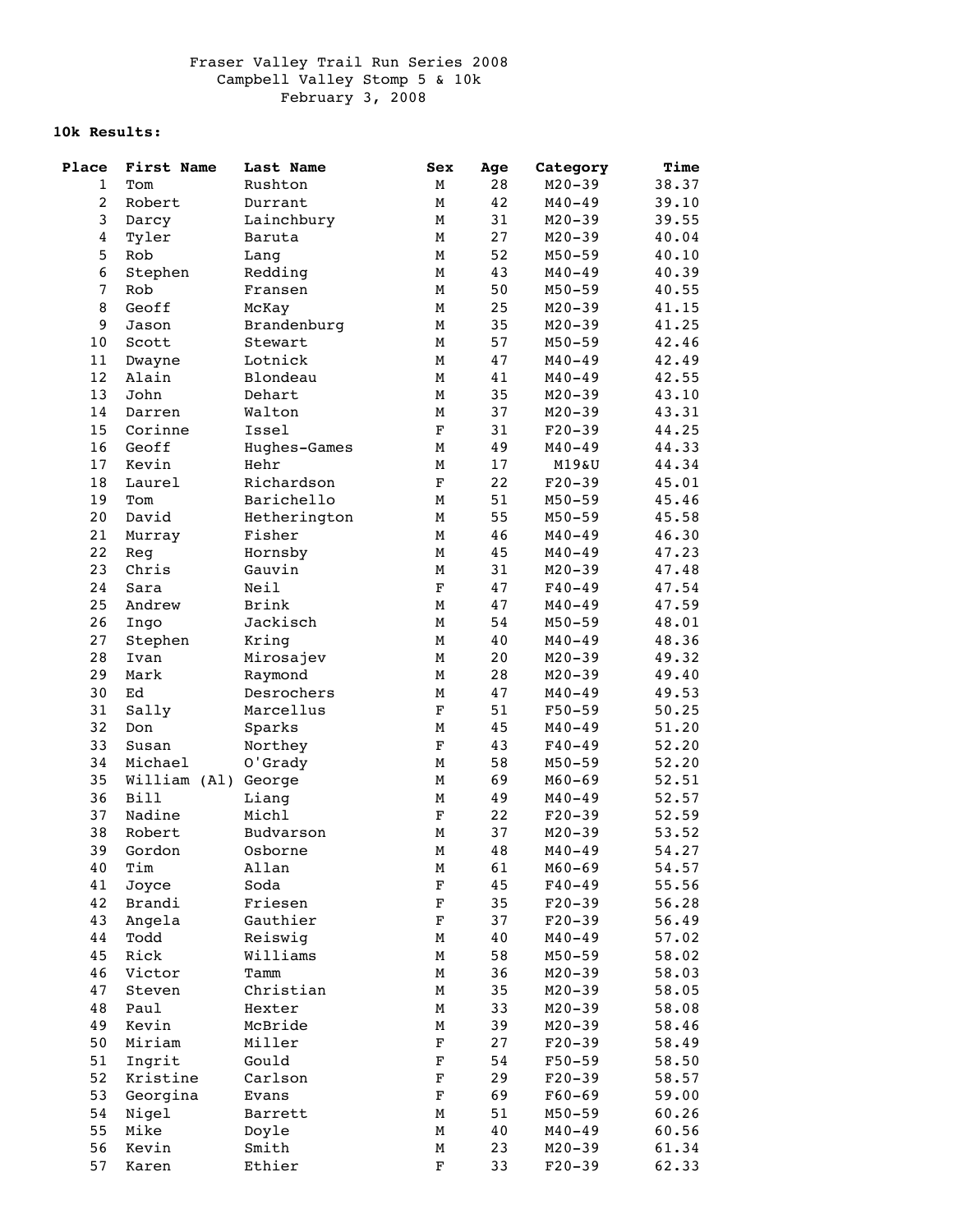| 58 | Carolyn       | Dechaux         | $\mathbf F$               | 39     | $F20-39$             | 62.37   |
|----|---------------|-----------------|---------------------------|--------|----------------------|---------|
| 59 | Sandy         | Wyndham         | $\mathbf F$               | 61     | $F60 - 69$           | 62.55   |
| 60 | Bianca        | Langrick        | $\mathbf F$               | 30     | $F20-39$             | 62.59   |
| 61 | Rob           | Daniel          | $\mathbf M$               | 68     | $M60 - 69$           | 63.05   |
| 62 | Alice         | Glanville       | $\mathbf F$               | 43     | $F40 - 49$           | 63.13   |
| 63 | Morand        | Malowany        | $\mathbf F$               | 39     | $F20-39$             | 64.00   |
| 64 | Shay          | Speilman        | $\mathbf F$               | 35     | $F20-39$             | 64.00   |
| 65 | Kathy         | Wainwright      | $\mathbf F$               | 52     | $F50 - 59$           | 64.02   |
| 66 | Rebecca       | Olfert          | $\mathbf F$               | 42     | $F40 - 49$           | 64.27   |
| 67 | Staci         | Jennejon        | $\mathbf F$               | 36     | $F20-39$             | 64.34   |
| 68 | Alan          | White           | $\mathop{\rm M}\nolimits$ | 61     | $M60 - 69$           | 64.47   |
| 69 | Sandra        | Nissen          | $\mathbf F$               | 47     | $F40 - 49$           | 64.52   |
| 70 | Kathi         | Irvine          | $\mathbf F$               | 47     | $F40 - 49$           | 65.30   |
| 71 | Suzanne       | Pearce          | $\mathbf F$               | 43     | $F40 - 49$           | 66.03   |
| 72 | Ali           | Johnstone       | $\mathbf F$               | 27     | $F20-39$             | 66.06   |
| 73 | Beverly       | Doell           | $\mathbf F$               | 43     | $F40 - 49$           | 66.26   |
| 74 | Harvey        | Nelsen          | М                         | 74     | $M70+$               | 66.37   |
| 75 | Barb          | Wolfe           | $\mathbf F$               | 52     | $F50 - 59$           | 66.59   |
| 76 | Millie        | McKinnon        | M                         | 44     | $F40 - 49$           | 67.48   |
| 77 | Kris          | Siciliano       | М                         | 20     | $M20 - 39$           | 68.44   |
| 78 | Pat           | Charron         | М                         | 36     | $M20 - 39$           | 68.55   |
| 79 | Leah          | Strange         | $\mathbf F$               | 39     | $F20-39$             | 68.55   |
| 80 | Andrea        | Green           | $\mathbf F$               | 35     | $F20-39$             | 69.39   |
| 81 | <b>Bridie</b> | Robson          | $\mathbf F$               | 44     | $F40 - 49$           | 70.02   |
| 82 |               | Stepto          | $\mathbf F$               | 38     | $F20-39$             | 70.11   |
| 83 | Karen         | Hamilton        | $\mathbf F$               | 46     | $F40 - 49$           | 71.03   |
| 84 | Joanne        | Shepard         | $\mathbf F$               | 54     | $F50 - 59$           | 71.15   |
| 85 | Larry         | Walsh           | М                         |        | $M20 - 39$           | 71.16   |
| 86 | Leslie        | Budvarson       | $\mathbf F$               |        | $F20-39$             | 72.10   |
|    | Ben           | Dobranowski     | М                         |        | $M50 - 59$           | 72.20   |
| 88 | Anke          | Bunkhardt       | $\mathbf F$               |        | $F50 - 59$           | 72.36   |
| 89 | Carmen        | <b>Bradford</b> | $\mathbf F$               | 52     | $F50 - 59$           | 74.16   |
| 90 | Greg          | Fordes-King     | М                         | 49     | $M40 - 49$           | 74.16   |
| 91 | Laurel        | Dunn            | $\mathbf F$               | $4\,4$ | $F40 - 49$           | 75.43   |
| 92 | Shawn         | Pallin          | М                         | 34     | $M20 - 39$           | 75.43   |
| 93 | Sandy         | Reeve           | $\mathbf F$               | 60     | $F60 - 69$           | 1.53.20 |
| 94 | Sid           | Reeve           | M                         | 67     | $M60 - 69$           | 1.53.20 |
|    | 87            | Kim             |                           |        | 37<br>38<br>55<br>56 |         |

## **5km results**

| Place             | First Name | Last Name    | Sex         | Age | Category   | Time  |
|-------------------|------------|--------------|-------------|-----|------------|-------|
| 1                 | Justin     | Kent         | М           | 16  | M19&U      | 18.14 |
| 2                 | Andrew     | Hall         | М           | 17  | M19&U      | 19.20 |
| 3                 | Tom        | Antle        | М           | 15  | M19&U      | 19.32 |
| 4                 | Aaron      | Dalby        | М           | 28  | $M20 - 39$ | 20.05 |
| 5                 | Tanner     | Springer     | $\mathbf F$ | 20  | $F20-39$   | 21.01 |
| 6                 | Cheryl     | Stevenson    | $\mathbf F$ | 42  | $F40 - 49$ | 21.02 |
| 7                 | Terry      | Cardle       | М           | 42  | $M40 - 49$ | 21.03 |
| 8                 | Tim        | Stauton      | М           | 28  | $M20 - 39$ | 21.21 |
| 9                 | Chris      | Scott        | М           | 35  | $M20 - 39$ | 22.30 |
| 10                | Katie      | McKinnon     | F           | 15  | $F19\&U$   | 22.51 |
| 11                | Rebecca    | Kits         | $\mathbf F$ | 18  | $F19\&U$   | 23.41 |
| $12 \overline{ }$ | Glen       | McKinnon     | М           | 55  | $M50 - 59$ | 23.59 |
| 13                | Soren      | Tambour      | М           | 45  | $M40 - 49$ | 24.04 |
| 14                | Helen      | Lainchbury   | $\mathbf F$ | 27  | $F20 - 39$ | 24.39 |
| 15                | Riley      | Springer     | М           | 15  | M19&U      | 24.47 |
| 16                | Mile       | Jovanovic    | М           | 54  | $M50 - 59$ | 24.58 |
| 17                | Darshan    | Mangat       | М           | 48  | $M40 - 49$ | 25.10 |
| 18                | Garrett    | Huwyler      | М           | 14  | M19&U      | 26.09 |
| 19                | Allan      | Bailey       | М           | 56  | $M50 - 59$ | 26.23 |
| 20                | Aurora     | Scott        | $\mathbf F$ | 37  | $F20-39$   | 26.36 |
| 21                | Larry      | Wong         | М           | 43  | $M40 - 49$ | 26.45 |
| 22                | Darryl     | Huwyler      | м           | 46  | $M40 - 49$ | 26.46 |
| 23                | Julia      | Angelopoulos | $\mathbf F$ | 23  | $F20 - 39$ | 27.52 |
| 24                | Mike       | Ridley       | М           | 45  | $M40 - 49$ | 27.55 |